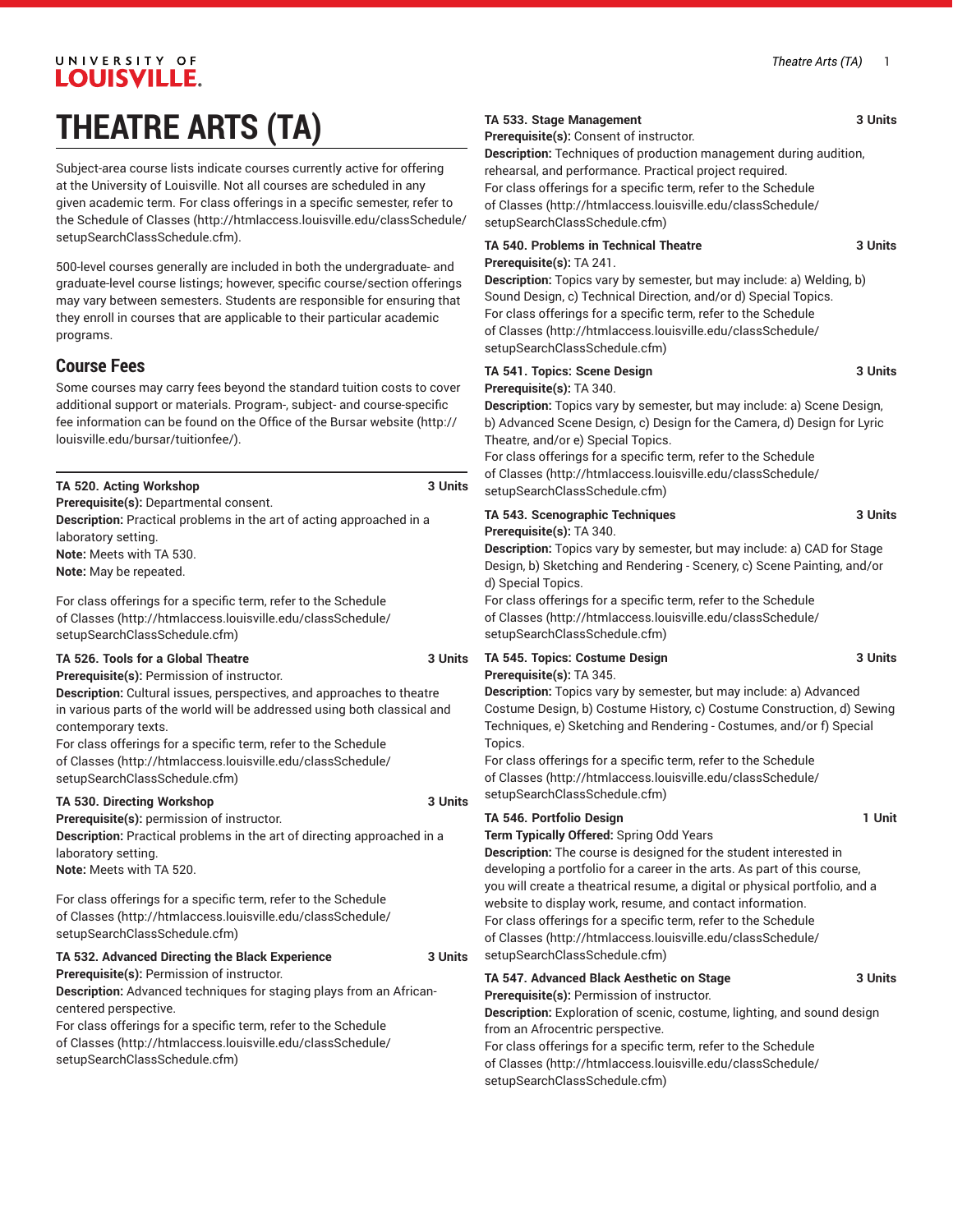# UNIVERSITY OF LOUISVILLE.

| TA 549. Topics: Lighting Design<br>3 Units<br>Prerequisite(s): TA 349.<br>Description: Topics vary by semester, but may include: a) Lighting Design,<br>b) Advanced Lighting Design, and/or c) Special Topics<br>For class offerings for a specific term, refer to the Schedule<br>of Classes (http://htmlaccess.louisville.edu/classSchedule/<br>setupSearchClassSchedule.cfm)                                                                           | TA 563. Advanced African-American Women in Theatre<br>3 Units<br>Term Typically Offered: Occasionally Offered<br>Prerequisite(s): Permission of instructor.<br>Description: Examines the full range of African-American women working<br>in theatre including playwrights, performers, designers, theorists,<br>academics, and directors. Includes examination of plays by women of<br>African descent. |
|-----------------------------------------------------------------------------------------------------------------------------------------------------------------------------------------------------------------------------------------------------------------------------------------------------------------------------------------------------------------------------------------------------------------------------------------------------------|---------------------------------------------------------------------------------------------------------------------------------------------------------------------------------------------------------------------------------------------------------------------------------------------------------------------------------------------------------------------------------------------------------|
| TA 550. Culminating Undergraduate Experience Practicum - CUE 3 Units<br>Prerequisite(s): 90 credit hours.<br>Description: The Theatre Arts CUE course is an independent project                                                                                                                                                                                                                                                                           | For class offerings for a specific term, refer to the Schedule<br>of Classes (http://htmlaccess.louisville.edu/classSchedule/<br>setupSearchClassSchedule.cfm)                                                                                                                                                                                                                                          |
| that demonstrates the student's ability to conceptualize, analyze,<br>communicate and direct, design, perform, manage or otherwise take a<br>leadership role in a work for the stage.<br>Course Attribute(s): CUE - This course fulfills the Culminating<br>Undergraduate Experience (CUE) requirement for certain degree<br>programs. CUE courses are advanced-level courses intended for majors<br>with at least 90 earned credits/senior-level status. | TA 565. Advanced Theatre of the African World<br>3 Units<br>Prerequisite(s): Permission of Instructor.<br>Description: Cross-cultural examination of the drama of the African-<br>descended playwrights in the African Diaspora.<br>For class offerings for a specific term, refer to the Schedule<br>of Classes (http://htmlaccess.louisville.edu/classSchedule/<br>setupSearchClassSchedule.cfm)      |
| For class offerings for a specific term, refer to the Schedule<br>of Classes (http://htmlaccess.louisville.edu/classSchedule/<br>setupSearchClassSchedule.cfm)                                                                                                                                                                                                                                                                                            | TA 566. Advanced History of African-American Theatre<br>3 Units<br>Term Typically Offered: Occasionally Offered<br>Prerequisite(s): Permission of instructor.                                                                                                                                                                                                                                           |
| TA 555. Special Topics in Theatre<br>1-3 Units<br>Term Typically Offered: Occasionally Offered<br>Prerequisite(s): Consent of instructor.<br>Description: Advanced study of specific areas of theatre arts.<br>Note: May be repeated.                                                                                                                                                                                                                     | Description: Survey of African-American Theatre from 1820 to the<br>present, its relationship to sociopolitical issues in America and its<br>relationship to mainstream American theatre.<br>For class offerings for a specific term, refer to the Schedule<br>of Classes (http://htmlaccess.louisville.edu/classSchedule/<br>setupSearchClassSchedule.cfm)                                             |
| For class offerings for a specific term, refer to the Schedule<br>of Classes (http://htmlaccess.louisville.edu/classSchedule/<br>setupSearchClassSchedule.cfm)                                                                                                                                                                                                                                                                                            | TA 571. Playscript Interpretation - WR<br>3 Units<br>Prerequisite(s): Permission of instructor.<br>Description: Advanced techniques of play analysis, emphasizing the                                                                                                                                                                                                                                   |
| 3 Units<br>TA 557. Advanced Hip-Hop Theatre<br>Description: Advanced exploration of hip-hop theatre and forerunners of<br>hip-hop culture and art--including its relationship to African-American,                                                                                                                                                                                                                                                        | theatre artist's response to text.<br>Note: Approved for the Arts and Sciences upper-level requirement in<br>written communication (WR).                                                                                                                                                                                                                                                                |
| American multicultural and postmodern styes--through discussion,<br>reading, research and performance exercises.<br>Note: Undergraduate credit may not be earned for both this course and                                                                                                                                                                                                                                                                 | For class offerings for a specific term, refer to the Schedule<br>of Classes (http://htmlaccess.louisville.edu/classSchedule/<br>setupSearchClassSchedule.cfm)                                                                                                                                                                                                                                          |
| TA 357.<br>For class offerings for a specific term, refer to the Schedule<br>of Classes (http://htmlaccess.louisville.edu/classSchedule/<br>setupSearchClassSchedule.cfm)                                                                                                                                                                                                                                                                                 | <b>TA 600. Thesis Guidance</b><br>1-6 Units<br>For class offerings for a specific term, refer to the Schedule<br>of Classes (http://htmlaccess.louisville.edu/classSchedule/<br>setupSearchClassSchedule.cfm)                                                                                                                                                                                           |
| TA 560. Directed Study in Theatre History<br>3 Units<br>Prerequisite(s): Consent of instructor.<br>Description: Survey of theatre history and literature, supplemented with<br>directed reading of secondary sources.<br>Note: Meets with TA 360-TA 361.                                                                                                                                                                                                  | TA 610. Introduction to Graduate Study in Theatre<br>1 Unit<br><b>Grading Basis: Pass/Fail</b><br>Prerequisite(s): Permission of instructor.<br><b>Description:</b> Students are introduced to graduate studies, department<br>requirements, life in the professional theatre, and tools for conducting<br>research in the theatre.                                                                     |
| For class offerings for a specific term, refer to the Schedule<br>of Classes (http://htmlaccess.louisville.edu/classSchedule/<br>setupSearchClassSchedule.cfm)                                                                                                                                                                                                                                                                                            | For class offerings for a specific term, refer to the Schedule<br>of Classes (http://htmlaccess.louisville.edu/classSchedule/<br>setupSearchClassSchedule.cfm)                                                                                                                                                                                                                                          |
| TA 562. Advanced Black Dramatic Literature<br>3 Units<br>Prerequisite(s): Permission of instructor.<br>Description: An examination of the drama of selected African-descended<br>writers whose work stands out as exceptional in the realm of dramatic<br>literature. The material will be explored by means of lectures, play                                                                                                                            |                                                                                                                                                                                                                                                                                                                                                                                                         |

literature. The material will be explored by means of lectures, play readings, written responses, in-depth discussion, videos, student projects and presentations.

For class offerings for a specific term, refer to the [Schedule](http://htmlaccess.louisville.edu/classSchedule/setupSearchClassSchedule.cfm) [of Classes \(http://htmlaccess.louisville.edu/classSchedule/](http://htmlaccess.louisville.edu/classSchedule/setupSearchClassSchedule.cfm) [setupSearchClassSchedule.cfm\)](http://htmlaccess.louisville.edu/classSchedule/setupSearchClassSchedule.cfm)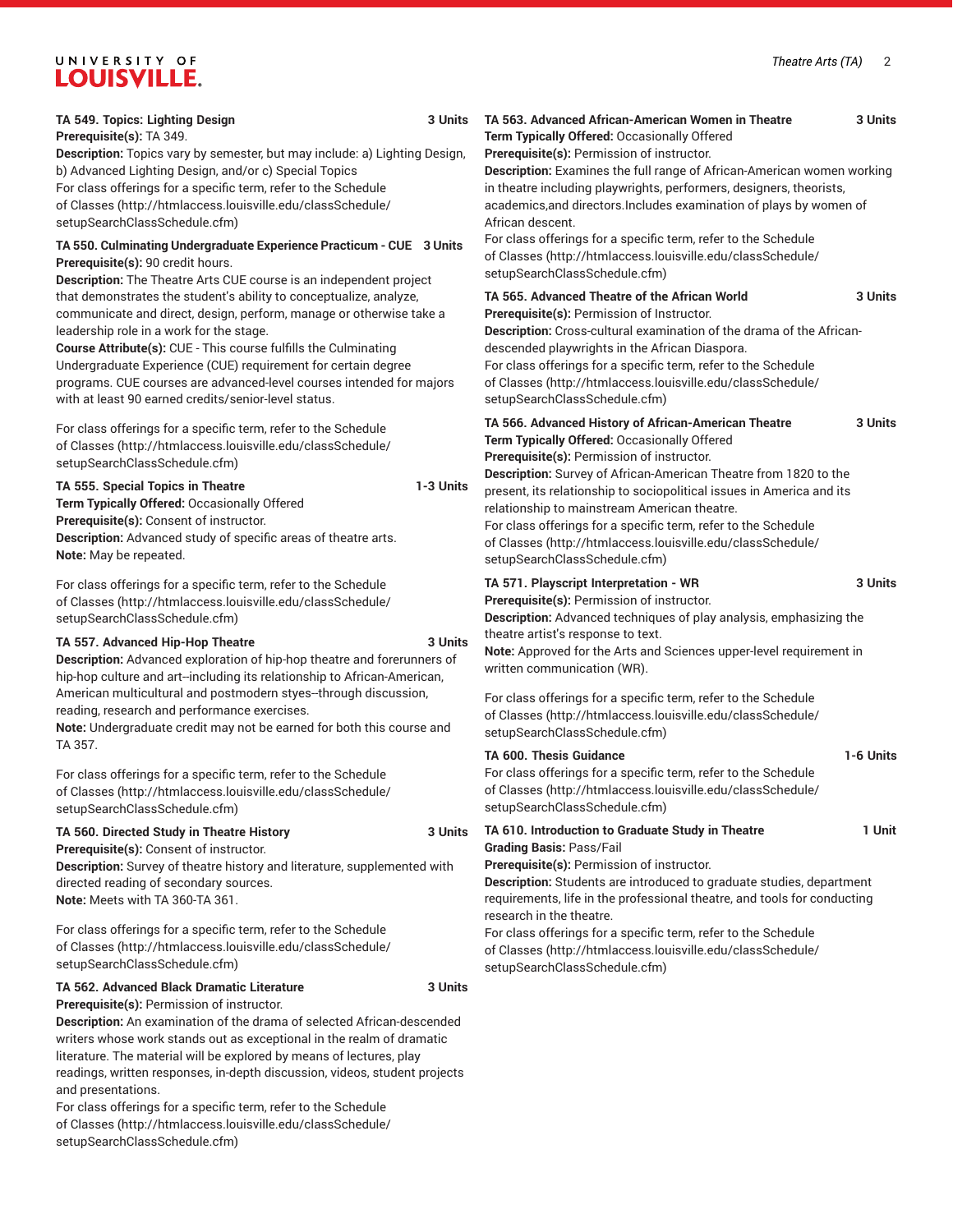#### *Theatre Arts (TA)* 3

# **LOUISVILLE. TA 611. Theatre Pedagogy 1-3 Units Grading Basis:** Pass/Fail **Prerequisite(s):** Graduate standing and permission of instructor. **Description:** This course is designed to prepare the advanced student of theatre for teaching in the discipline. It will be primarily hands-on, giving students the opportunity to teach, participate, and observe. Students will leave this class with increased practical knowledge of theatre skills, confidence in the role of "teacher," and the ability to articulate goals and expectations. **Note:** Course may be repeated for up to three credit hours.

[setupSearchClassSchedule.cfm\)](http://htmlaccess.louisville.edu/classSchedule/setupSearchClassSchedule.cfm)

[setupSearchClassSchedule.cfm\)](http://htmlaccess.louisville.edu/classSchedule/setupSearchClassSchedule.cfm)

acting and directing.

**Prerequisite(s):** Permission of instructor.

**TA 620. Performance Theory 3 Units Description:** Historical study of major approaches to the aesthetics of **TA 622. Graduate Movement I-IV 3 Units** [setupSearchClassSchedule.cfm\)](http://htmlaccess.louisville.edu/classSchedule/setupSearchClassSchedule.cfm) **TA 650. Theatre Internship 1-12 Units** [setupSearchClassSchedule.cfm\)](http://htmlaccess.louisville.edu/classSchedule/setupSearchClassSchedule.cfm) **Prerequisite(s):** Permission of instructor. community. **Note:** May be repeated for up to 3 credit hours. application of academic content. [setupSearchClassSchedule.cfm\)](http://htmlaccess.louisville.edu/classSchedule/setupSearchClassSchedule.cfm) graduate curriculum. [setupSearchClassSchedule.cfm\)](http://htmlaccess.louisville.edu/classSchedule/setupSearchClassSchedule.cfm) collaborate successfully as artists.

For class offerings for a specific term, refer to the [Schedule](http://htmlaccess.louisville.edu/classSchedule/setupSearchClassSchedule.cfm)

**Description:** Independent study in areas not covered by the regular

For class offerings for a specific term, refer to the [Schedule](http://htmlaccess.louisville.edu/classSchedule/setupSearchClassSchedule.cfm) [of Classes](http://htmlaccess.louisville.edu/classSchedule/setupSearchClassSchedule.cfm) ([http://htmlaccess.louisville.edu/classSchedule/](http://htmlaccess.louisville.edu/classSchedule/setupSearchClassSchedule.cfm)

art that springs from an afrocentric perspective. Designed to prepare students to integrate African-American topics into their teaching and to

[of Classes](http://htmlaccess.louisville.edu/classSchedule/setupSearchClassSchedule.cfm) ([http://htmlaccess.louisville.edu/classSchedule/](http://htmlaccess.louisville.edu/classSchedule/setupSearchClassSchedule.cfm)

**TA 655. Independent Study 1-3 Units**

performing, designing, staging and teaching theatre, literature, and

#### of Fine Arts monograph. For class offerings for a specific term, refer to the [Schedule](http://htmlaccess.louisville.edu/classSchedule/setupSearchClassSchedule.cfm)

**Prerequisite(s):** Consent of instructor.

[of Classes](http://htmlaccess.louisville.edu/classSchedule/setupSearchClassSchedule.cfm) ([http://htmlaccess.louisville.edu/classSchedule/](http://htmlaccess.louisville.edu/classSchedule/setupSearchClassSchedule.cfm) [setupSearchClassSchedule.cfm\)](http://htmlaccess.louisville.edu/classSchedule/setupSearchClassSchedule.cfm)

**Description:** Practical project in theatre performance (acting, directing, stage management) specifically associated with the writing of the Master

## **TA 645. MFA Production Project 1-3 Units**

**Prerequisite(s):** Permission of instructor. **Description:** Practical projects in theatre production (design, technical

theatre, theatre management).

For class offerings for a specific term, refer to the [Schedule](http://htmlaccess.louisville.edu/classSchedule/setupSearchClassSchedule.cfm) [of Classes](http://htmlaccess.louisville.edu/classSchedule/setupSearchClassSchedule.cfm) ([http://htmlaccess.louisville.edu/classSchedule/](http://htmlaccess.louisville.edu/classSchedule/setupSearchClassSchedule.cfm)

**Prerequisite(s):** Approval of department and host organization. **Description:** An internship with professional arts organizations. For class offerings for a specific term, refer to the [Schedule](http://htmlaccess.louisville.edu/classSchedule/setupSearchClassSchedule.cfm) [of Classes](http://htmlaccess.louisville.edu/classSchedule/setupSearchClassSchedule.cfm) ([http://htmlaccess.louisville.edu/classSchedule/](http://htmlaccess.louisville.edu/classSchedule/setupSearchClassSchedule.cfm)

**TA 654. Independent Study in Community Service 0.5-3 Units**

**Description:** Independent study linking the arts with service to the

**Course Attribute(s):** CBL - This course includes Community-Based Learning (CBL). Students will engage in a community experience or project with an external partner in order to enhance understanding and

For class offerings for a specific term, refer to the [Schedule](http://htmlaccess.louisville.edu/classSchedule/setupSearchClassSchedule.cfm) [of Classes](http://htmlaccess.louisville.edu/classSchedule/setupSearchClassSchedule.cfm) ([http://htmlaccess.louisville.edu/classSchedule/](http://htmlaccess.louisville.edu/classSchedule/setupSearchClassSchedule.cfm)

# **TA 664. Approaching African-American Theatre 3 Units**

**Description:** Theoretical approaches and practical methods of

[setupSearchClassSchedule.cfm\)](http://htmlaccess.louisville.edu/classSchedule/setupSearchClassSchedule.cfm) **TA 665. Tools for a Global Theatre 3 Units**

**Prerequisite(s):** Permission of instructor.

**Description:** Cultural issues, perspectives and approaches to theatre in various parts of the world will be addressed using both classical and contemporary texts.

For class offerings for a specific term, refer to the [Schedule](http://htmlaccess.louisville.edu/classSchedule/setupSearchClassSchedule.cfm) [of Classes](http://htmlaccess.louisville.edu/classSchedule/setupSearchClassSchedule.cfm) ([http://htmlaccess.louisville.edu/classSchedule/](http://htmlaccess.louisville.edu/classSchedule/setupSearchClassSchedule.cfm) [setupSearchClassSchedule.cfm\)](http://htmlaccess.louisville.edu/classSchedule/setupSearchClassSchedule.cfm)

**Prerequisite(s):** Permission of instructor.

**Description:** Specialized movement studies, covering such areas as character movement, stage combat, circus techniques, and mime. **Note:** One section each semester.

For class offerings for a specific term, refer to the [Schedule](http://htmlaccess.louisville.edu/classSchedule/setupSearchClassSchedule.cfm) [of Classes \(http://htmlaccess.louisville.edu/classSchedule/](http://htmlaccess.louisville.edu/classSchedule/setupSearchClassSchedule.cfm) [setupSearchClassSchedule.cfm\)](http://htmlaccess.louisville.edu/classSchedule/setupSearchClassSchedule.cfm)

For class offerings for a specific term, refer to the [Schedule](http://htmlaccess.louisville.edu/classSchedule/setupSearchClassSchedule.cfm) [of Classes \(http://htmlaccess.louisville.edu/classSchedule/](http://htmlaccess.louisville.edu/classSchedule/setupSearchClassSchedule.cfm)

For class offerings for a specific term, refer to the [Schedule](http://htmlaccess.louisville.edu/classSchedule/setupSearchClassSchedule.cfm) [of Classes \(http://htmlaccess.louisville.edu/classSchedule/](http://htmlaccess.louisville.edu/classSchedule/setupSearchClassSchedule.cfm)

**Prerequisite(s):** Permission of instructor.

**Description:** Specialized vocal studies, covering such areas as character voice, dialects, expansion of vocal range, and integration of voice and body.

**Note:** One section each semester.

For class offerings for a specific term, refer to the [Schedule](http://htmlaccess.louisville.edu/classSchedule/setupSearchClassSchedule.cfm) [of Classes \(http://htmlaccess.louisville.edu/classSchedule/](http://htmlaccess.louisville.edu/classSchedule/setupSearchClassSchedule.cfm) [setupSearchClassSchedule.cfm\)](http://htmlaccess.louisville.edu/classSchedule/setupSearchClassSchedule.cfm)

### **TA 624. Graduate Acting I-V 3 Units**

**Prerequisite(s):** Permission of instructor.

**Description:** Intensive studio training focusing, each semester, on developing specific abilities through exercises and scene work. **Note:** May be repeated for credit for a total of 15 hours.

For class offerings for a specific term, refer to the [Schedule](http://htmlaccess.louisville.edu/classSchedule/setupSearchClassSchedule.cfm) [of Classes \(http://htmlaccess.louisville.edu/classSchedule/](http://htmlaccess.louisville.edu/classSchedule/setupSearchClassSchedule.cfm) [setupSearchClassSchedule.cfm\)](http://htmlaccess.louisville.edu/classSchedule/setupSearchClassSchedule.cfm)

# **TA 625. MFA Performance Project I 1 Unit**

**Grading Basis:** Pass/Fail **Prerequisite(s):** Permission of instructor.

**Description:** Practical projects in theatre performance (acting, directing, stage management).

For class offerings for a specific term, refer to the [Schedule](http://htmlaccess.louisville.edu/classSchedule/setupSearchClassSchedule.cfm) [of Classes \(http://htmlaccess.louisville.edu/classSchedule/](http://htmlaccess.louisville.edu/classSchedule/setupSearchClassSchedule.cfm) [setupSearchClassSchedule.cfm\)](http://htmlaccess.louisville.edu/classSchedule/setupSearchClassSchedule.cfm)

**TA 623. Graduate Voice I-IV 3 Units**

# UNIVERSITY OF

**TA 626. Thesis Performance 2 Units**